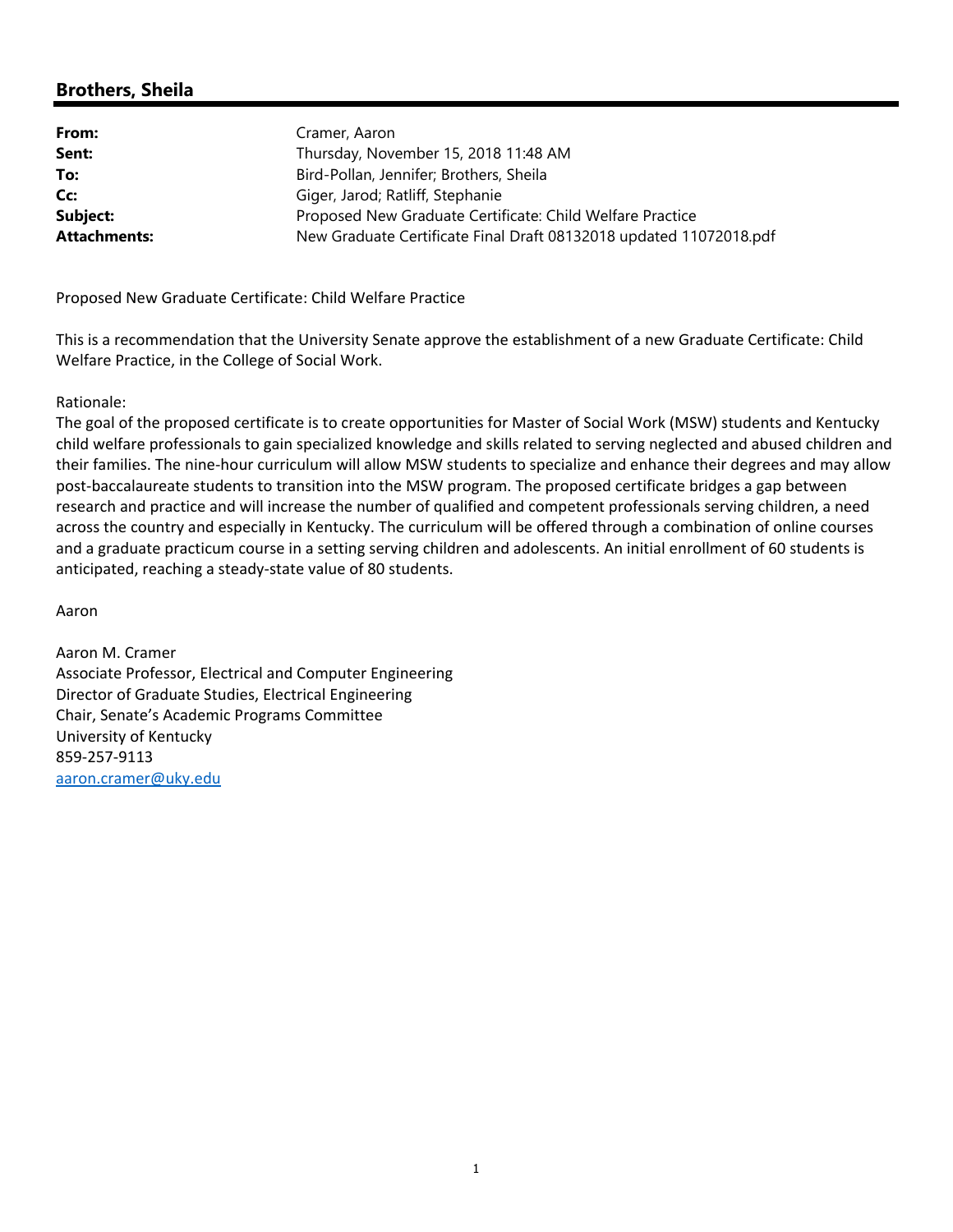*A graduate certificate shall have a clear and focused academic topic or competency as its subject, meet a clearly defined educational need of a constituency group, such as required continuing-education or accreditation for a particular profession, respond to a specific state mandate or provide a basic competency in an emerging (preferably interdisciplinary) topic. Certificates are minimally nine graduate credit hours but typically no more than 15. Completed forms must receive appropriate department/school approval and sent to the college for review.* 

*Once approved at the college level, your college will send the proposal to the Graduate Council for review. Once approved at the Graduate Council, the Graduate Council will send the proposal to the Senate Council office for additional review via a committee and then to the Senate Council. Once the Senate Council has approved the proposal, it is moved to the University Senate. Once approved by that body, the University Senate will send the proposal to the Registrar to be included in the Bulletin. The contact person listed on the form will be informed throughout this process.*

*By default, graduate certificates shall be approved for a period of six (6) years. Re-approvals are also for six years.*

|                | <b>1. GENERAL INFORMATION</b>                                                                        |                                                                                                                                                                                                                                |  |  |  |  |  |
|----------------|------------------------------------------------------------------------------------------------------|--------------------------------------------------------------------------------------------------------------------------------------------------------------------------------------------------------------------------------|--|--|--|--|--|
| 1a             | Date of contact with Institutional Effectiveness <sup>1</sup> :                                      | 2/14/18                                                                                                                                                                                                                        |  |  |  |  |  |
|                | $\boxtimes$ Appended to the end of this form is a PDF of the reply from Institutional Effectiveness. |                                                                                                                                                                                                                                |  |  |  |  |  |
|                |                                                                                                      |                                                                                                                                                                                                                                |  |  |  |  |  |
| 1 <sub>b</sub> | Home college: College of Social Work                                                                 |                                                                                                                                                                                                                                |  |  |  |  |  |
|                |                                                                                                      |                                                                                                                                                                                                                                |  |  |  |  |  |
| 1 <sub>c</sub> | Home educational unit (department, school, college <sup>2</sup> ): Social Work                       |                                                                                                                                                                                                                                |  |  |  |  |  |
|                |                                                                                                      |                                                                                                                                                                                                                                |  |  |  |  |  |
| 1 <sub>d</sub> | Proposed certificate name: Graduate Certificate in Child Welfare Practice (GCCWP)                    |                                                                                                                                                                                                                                |  |  |  |  |  |
|                |                                                                                                      |                                                                                                                                                                                                                                |  |  |  |  |  |
| 1e             | CIP Code (provided by Institutional Effectiveness):                                                  | 44.0701                                                                                                                                                                                                                        |  |  |  |  |  |
|                |                                                                                                      |                                                                                                                                                                                                                                |  |  |  |  |  |
| 1 <sup>f</sup> | Requested effective date:<br>$\mathsf{IX}$                                                           | Fall semester following approval.<br>Specific Date <sup>3</sup> : Fall 20<br>OR                                                                                                                                                |  |  |  |  |  |
|                |                                                                                                      |                                                                                                                                                                                                                                |  |  |  |  |  |
| 1g             | Contact person name: Jarod Giger                                                                     | Phone: 859-323-0588<br>Email: jarod.giger@uky.edu                                                                                                                                                                              |  |  |  |  |  |
|                |                                                                                                      |                                                                                                                                                                                                                                |  |  |  |  |  |
|                | 2. OVERVIEW                                                                                          |                                                                                                                                                                                                                                |  |  |  |  |  |
| 2a             | Provide a brief description of the proposed new graduate certificate. (300 word limit)               |                                                                                                                                                                                                                                |  |  |  |  |  |
|                |                                                                                                      | The Graduate Certificate in Child Welfare Practice (GCCWP) will be the first of its kind in Kentucky. The goal of                                                                                                              |  |  |  |  |  |
|                |                                                                                                      | the certificate is to create educational opportunities for UK Master of Social Work (MSW) students and Kentucky                                                                                                                |  |  |  |  |  |
|                |                                                                                                      | child welfare professionals to gain specialized knowledge and skills related to serving neglected and abused<br>children and their families. The nine hour credit curriculum will offer students the ability to specialize and |  |  |  |  |  |
|                |                                                                                                      | enhance their MSW degree in the area of child welfare practice. Students who are admitted to the UK Graduate                                                                                                                   |  |  |  |  |  |

<sup>&</sup>lt;sup>1</sup> You can reach Institutional Effectiveness by phone or email (257-1962 o[r OSPIE@l.uky.edu\)](mailto:OSPIE@l.uky.edu).

<sup>&</sup>lt;sup>2</sup> Only cross-disciplinary graduate certificates may be homed at the college level.

<sup>&</sup>lt;sup>3</sup> Certificates are typically made effective for the semester following approval. No program will be made effective unless all approvals, up through and including University Senate approval, are received.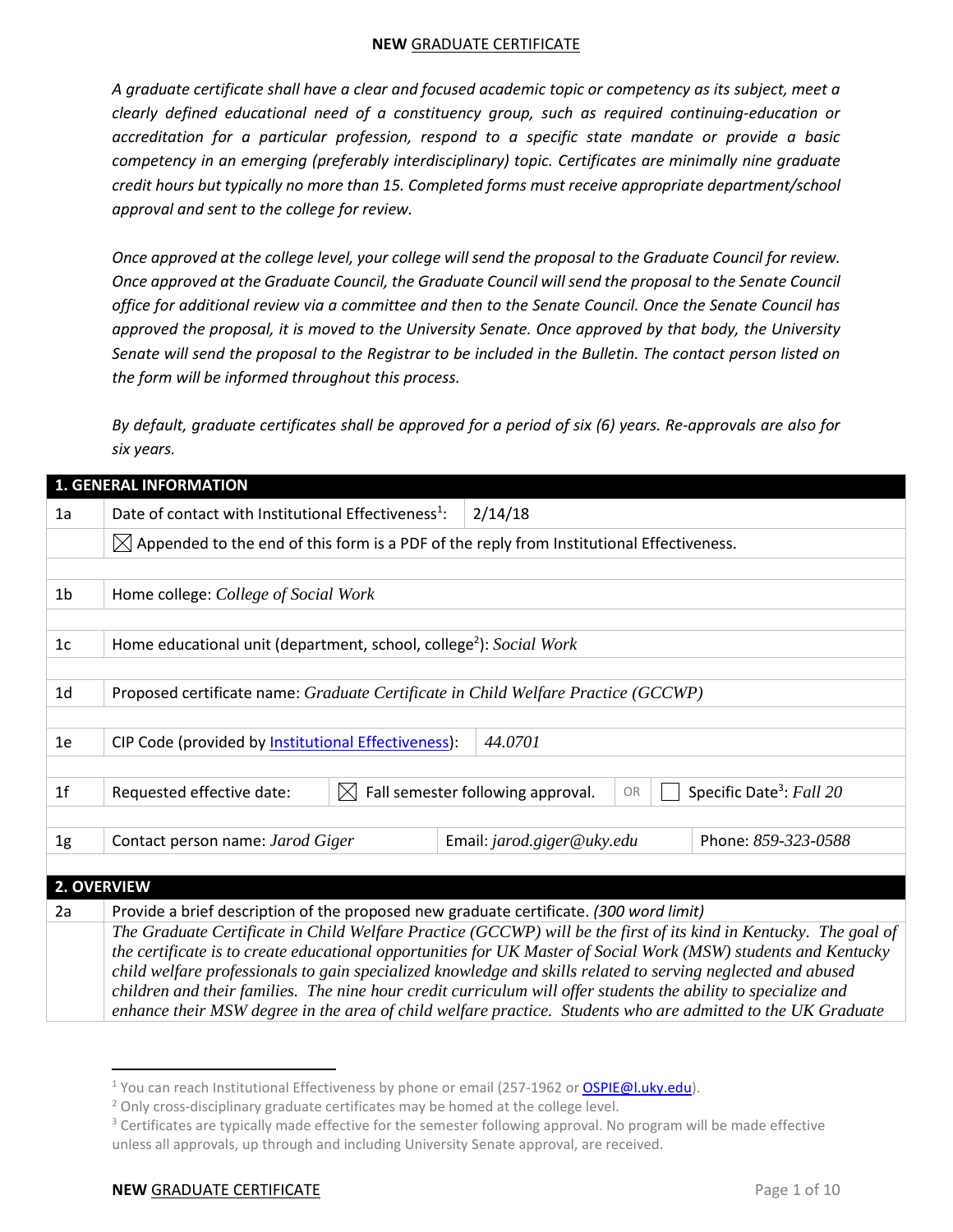|                | School and complete the certificate in post-baccalaureate status may use the credential as a foundational piece<br>for the UK MSW program.                                                                                                                                                                                                                                                                                                                                                                                                                                                                                                                          |
|----------------|---------------------------------------------------------------------------------------------------------------------------------------------------------------------------------------------------------------------------------------------------------------------------------------------------------------------------------------------------------------------------------------------------------------------------------------------------------------------------------------------------------------------------------------------------------------------------------------------------------------------------------------------------------------------|
|                | Child welfare practice requires professionals to be lifelong learners due to the complex and multiple factors that<br>contribute to child trauma and maltreatment such as opioid abuse, violence, and poverty. Improving safety and<br>well-being outcomes for children and families requires in-depth study of child welfare research, policy, and<br>evidence-based practices. There is a gap between child welfare research and professional practice. Completion<br>of this certificate will help bridge the gap and increase the number of qualified and competent professionals<br>serving children.                                                          |
|                | Major shortages in the child welfare workforce exist across the United States but especially in Kentucky.<br>Completion of the certificate will improve opportunities for employment in social service agencies serving<br>children. Current professionals who complete the certificate will increase their opportunities to advance and<br>compete for promotions. Child welfare professionals are employed across the nation and internationally. This<br>graduate certificate is transferrable to other states and will benefit students who plan to practice beyond<br>Kentucky.                                                                                |
| 2 <sub>b</sub> | This proposed graduate certificate (check all that apply):                                                                                                                                                                                                                                                                                                                                                                                                                                                                                                                                                                                                          |
|                | $\boxtimes$ Has a clear and focused academic competency as its subject.                                                                                                                                                                                                                                                                                                                                                                                                                                                                                                                                                                                             |
|                | Meets a clearly defined educational need of a constituency group (e.g. continuing education or licensing)<br>$\boxtimes$                                                                                                                                                                                                                                                                                                                                                                                                                                                                                                                                            |
|                | $\boxtimes$ Responds to a specific state mandate.                                                                                                                                                                                                                                                                                                                                                                                                                                                                                                                                                                                                                   |
|                | Provides a basic competency in an emerging, preferably interdisciplinary, topic.                                                                                                                                                                                                                                                                                                                                                                                                                                                                                                                                                                                    |
|                |                                                                                                                                                                                                                                                                                                                                                                                                                                                                                                                                                                                                                                                                     |
| 2c             | Yes $\boxtimes$<br>Affiliation. Is the graduate certificate affiliated with a degree program? (related to 3c)<br>No<br>If "yes," include a brief statement of how it will complement the program. If "no," incorporate a statement as to<br>how it will provide an opportunity for a student to gain knowledge or skills not already available at UK. (300<br>word limit)                                                                                                                                                                                                                                                                                           |
|                | UK Master of Social Work students may choose to complete coursework necessary for the certificate and the<br>certificate courses provide a path for specializing the MSW degree. Students who are admitted to the UK<br>Graduate School and complete the certificate in post-baccalaureate status may use the certificate course credits<br>as a foundation for the MSW degree, utilizing the certificate as a stepping stone to apply for the MSW program.<br>Therefore, the certificate will support recruitment of students to the MSW program. Existing courses in the<br>College of Social Work (COSW) will comprise the courses required for the certificate. |
| 2d             | Duplication. Are there similar regional or national offerings?<br>Yes $\boxtimes$<br>No                                                                                                                                                                                                                                                                                                                                                                                                                                                                                                                                                                             |
|                | If "Yes," explain how the proposed certificate will or will not compete with similar regional or national offerings.                                                                                                                                                                                                                                                                                                                                                                                                                                                                                                                                                |
|                | There are no known child welfare practice graduate level certificates in Kentucky. The University of Arkansas,                                                                                                                                                                                                                                                                                                                                                                                                                                                                                                                                                      |
|                | Florida State University, Florida Atlantic University, and Florida International University offer child welfare                                                                                                                                                                                                                                                                                                                                                                                                                                                                                                                                                     |
|                | focused certificates. As the flagship University for Kentucky, and land grant institution, we will focus on training                                                                                                                                                                                                                                                                                                                                                                                                                                                                                                                                                |
|                | KY child welfare workers in the state of KY. We anticipate extending our Certificate to regional states and                                                                                                                                                                                                                                                                                                                                                                                                                                                                                                                                                         |
|                | eventually providing national offerings. These initiatives coincide with our online program development.                                                                                                                                                                                                                                                                                                                                                                                                                                                                                                                                                            |
|                |                                                                                                                                                                                                                                                                                                                                                                                                                                                                                                                                                                                                                                                                     |
| 2e             | Rationale and Demand. State the rationale for the new graduate certificate and explain the need for it (e.g.<br>market demand, student requests, state mandate, interdisciplinary topic). (400 word limit)                                                                                                                                                                                                                                                                                                                                                                                                                                                          |
|                | Completion of the UK GCCWP indicates an individual has acquired graduate level education focused in child<br>welfare practice. Individuals who complete the certificate as an enhancement to the MSW degree or as an<br>addition to their existing bachelor's degree will be qualified for social work practice with children in a variety of<br>settings including public child welfare agencies, community mental health centers, hospitals, and non-profits<br>serving children.                                                                                                                                                                                 |
|                |                                                                                                                                                                                                                                                                                                                                                                                                                                                                                                                                                                                                                                                                     |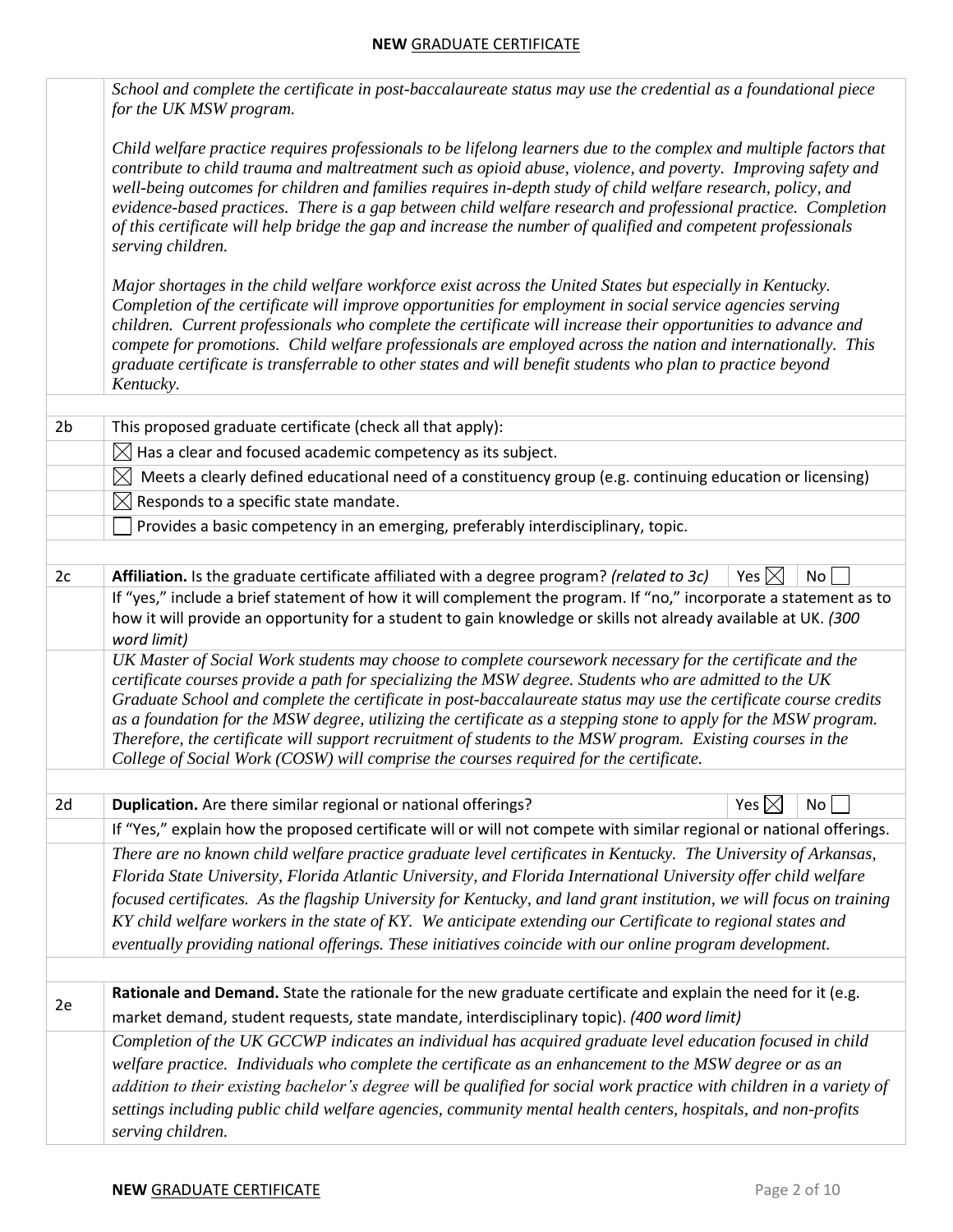| Job Examples:                                                                                                        |
|----------------------------------------------------------------------------------------------------------------------|
| Social Service Workers                                                                                               |
| Youth Services Specialists                                                                                           |
| <b>Therapists</b>                                                                                                    |
| <b>In-Home Services Clinicians</b>                                                                                   |
| Child and Family Impact Service Coordinators                                                                         |
| Case Managers                                                                                                        |
| <b>Child Evaluation Specialists</b>                                                                                  |
| <b>Assessment Clinicians</b>                                                                                         |
| Kentucky has the second highest rate of child abuse in the United States which increases the need for child and      |
| family social workers with specialized practices skills necessary to serve children (U.S. Department for Health      |
| and Family Services, 2016). This certificate provides students with the opportunity to gain specialized skills and   |
| knowledge that prepares them for employment as they begin child welfare practice. Completion of the certificate      |
| by entry level child welfare professionals will facilitate moving from probation to permanent employment status.     |
| The certificate also improves the opportunity for current professionals to advance and compete for promotions.       |
| Child welfare occupations requiring a bachelor's degree are identified as one of the twenty Kentucky occupations     |
| with the most annual job openings. (Kentucky Office of Employment and Training, Labor Market Information,            |
| 2016).                                                                                                               |
| Entry level positions in child welfare require a bachelor's degree in social work or a related field, and completion |
| of professional development training, including graduate level courses in social work. Graduate course tuition       |
| and fees are often paid by the employer. More advanced positions require a MSW or related graduate degree,           |
| licensure, and ongoing training and education.                                                                       |
| Nationally, child and family social worker jobs in the U.S. are projected to grow 10% - 14% from 2016-2026 with      |
| 9,250 projected annual job openings (Bureau of Labor Statistics, 2016).                                              |
| In Kentucky, the average number of child and family social worker annual job openings is 302. Child and family       |
| social worker jobs are projected to grow 22% by 2024 (Kentucky Office of Employment and Training, Labor              |
| Market Information, 2016).                                                                                           |
| Child welfare professionals are employed across the nation. The GCCWP is transferrable to other states and will      |
| be beneficial to students who plan to practice within and outside of Kentucky.                                       |
|                                                                                                                      |
| Target student population. Check the box(es) that apply to the target student population.                            |
| Currently enrolled graduate students.<br>$\boxtimes$                                                                 |
| Post-baccalaureate students.<br>$\boxtimes$                                                                          |
| Describe the demographics of the intended audience. (150 word limit)                                                 |
| The certificate is intended to prepare graduate students and professionals for social work practice with children.   |
| Child welfare professionals who pursue the certificate will increase their opportunities for promotion and           |
| advancement by completing in-depth study regarding specialized practice with children. The certificate also          |
|                                                                                                                      |

*improves the opportunity for current professionals to advance and compete for promotions. MSW students who*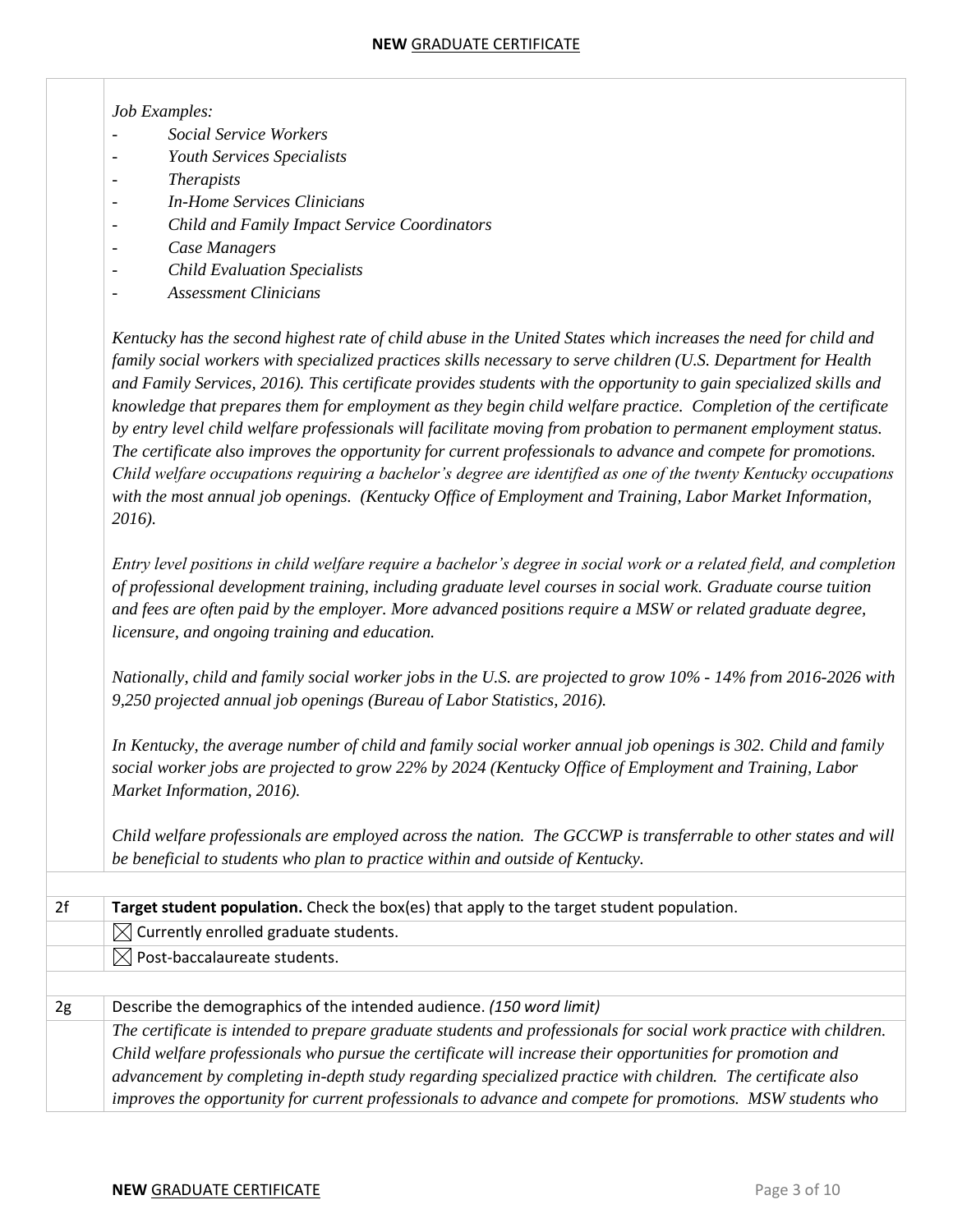|    |                                                                                                                                                                                                                                                                                                                                                                                                                                                                                                                                                                                                                                                                                                                                                                                                                    | complete the certificate will enhance their MSW degree, increasing their chances for employment in a setting that<br>offers the opportunity to practice with children.                                                                                                                                                                                                                                                                          |  |                                                             |            |        |                 |                            |
|----|--------------------------------------------------------------------------------------------------------------------------------------------------------------------------------------------------------------------------------------------------------------------------------------------------------------------------------------------------------------------------------------------------------------------------------------------------------------------------------------------------------------------------------------------------------------------------------------------------------------------------------------------------------------------------------------------------------------------------------------------------------------------------------------------------------------------|-------------------------------------------------------------------------------------------------------------------------------------------------------------------------------------------------------------------------------------------------------------------------------------------------------------------------------------------------------------------------------------------------------------------------------------------------|--|-------------------------------------------------------------|------------|--------|-----------------|----------------------------|
|    | $2004$ ).                                                                                                                                                                                                                                                                                                                                                                                                                                                                                                                                                                                                                                                                                                                                                                                                          | Females make up between 72-84% of the child welfare workforce (Annie E. Casey Foundation, 2003; Barth et al,<br>2008; and National Association of Social Workers, 2004). The median age of child welfare workers is between<br>41-43 (Center for Health Workforce Studies & Center for Workforce Studies, 2006; National Child Welfare<br>Workforce Institute, 2011). 77% are white, 14% are African American, and 5% are Hispanic/Latino (NASW |  |                                                             |            |        |                 |                            |
| 2h |                                                                                                                                                                                                                                                                                                                                                                                                                                                                                                                                                                                                                                                                                                                                                                                                                    | Projected enrollment. What are the enrollment projections for the first three years?                                                                                                                                                                                                                                                                                                                                                            |  |                                                             |            |        |                 |                            |
|    |                                                                                                                                                                                                                                                                                                                                                                                                                                                                                                                                                                                                                                                                                                                                                                                                                    | Year 1                                                                                                                                                                                                                                                                                                                                                                                                                                          |  | Year <sub>2</sub><br>(Yr. 1 continuing $+$ new<br>entering) |            | Year 3 | new entering)   | (Yrs. 1 and 2 continuing + |
|    | Number of Students                                                                                                                                                                                                                                                                                                                                                                                                                                                                                                                                                                                                                                                                                                                                                                                                 | 60                                                                                                                                                                                                                                                                                                                                                                                                                                              |  | 80                                                          |            | 80     |                 |                            |
| 2i | via DL?                                                                                                                                                                                                                                                                                                                                                                                                                                                                                                                                                                                                                                                                                                                                                                                                            | Distance learning (DL). Initially, will any portion of the graduate certificate be offered                                                                                                                                                                                                                                                                                                                                                      |  |                                                             |            |        | Yes $\boxtimes$ | No                         |
|    |                                                                                                                                                                                                                                                                                                                                                                                                                                                                                                                                                                                                                                                                                                                                                                                                                    | If "Yes," please indicate below the percentage of the certificate that will be offered via DL.                                                                                                                                                                                                                                                                                                                                                  |  |                                                             |            |        |                 |                            |
|    | $1\% - 24\%$                                                                                                                                                                                                                                                                                                                                                                                                                                                                                                                                                                                                                                                                                                                                                                                                       | $25% - 49%$                                                                                                                                                                                                                                                                                                                                                                                                                                     |  | 50% - 74% $\boxtimes$                                       | 75 - 99% [ |        | 100%            |                            |
|    | If "Yes," describe the DL course(s) in detail, including the number of required DL courses. (300 word limit)<br><b>Required Core Courses</b><br>SW 505: Introduction to Child Welfare Services (3 hours)<br>SW 550: Child Sexual Abuse: Assessment and Intervention (3 hours)<br>Graduate Practicum course in a setting serving children and adolescents* $-SW$ 640, 740, 741, 742, or<br>743 (3 hours) (MSW students only)<br>* If a student is currently employed in a social service agency that serves children and adolescents, with the<br>approval of the GCCWP Director &/or ADASA, the requirement of completing a graduate practicum course in a<br>setting serving children and adolescents may be waived. The student may take an elective course to fulfill the<br>minimum 9 credit hour requirement. |                                                                                                                                                                                                                                                                                                                                                                                                                                                 |  |                                                             |            |        |                 |                            |
| 3a | <b>3. ADMINISTRATION AND RESOURCES</b>                                                                                                                                                                                                                                                                                                                                                                                                                                                                                                                                                                                                                                                                                                                                                                             | Administration. Describe how the proposed graduate certificate will be administered, including admissions,<br>student advising, retention, etc. (150 word limit)                                                                                                                                                                                                                                                                                |  |                                                             |            |        |                 |                            |
|    |                                                                                                                                                                                                                                                                                                                                                                                                                                                                                                                                                                                                                                                                                                                                                                                                                    | Admissions: The GCCWP Director &/or ADASA will oversee the application process. Students must apply to and<br>be enrolled as a graduate student at UK and complete a GCCWP application.                                                                                                                                                                                                                                                         |  |                                                             |            |        |                 |                            |
|    |                                                                                                                                                                                                                                                                                                                                                                                                                                                                                                                                                                                                                                                                                                                                                                                                                    | Student Advising: Student advising will be provided by the UK College of Social Work (COSW) Graduate<br>Admissions Academic Advisor and the Credit for Learning Director.                                                                                                                                                                                                                                                                       |  |                                                             |            |        |                 |                            |
|    | provide records of certificates awarded.                                                                                                                                                                                                                                                                                                                                                                                                                                                                                                                                                                                                                                                                                                                                                                           | Administration & Retention: The GCCWP Director &/or ADASA will ensure course availability on the schedule;<br>assign instructors; audit student certificate compliance; consult with instructors regarding student concerns; &<br>process completed certificates. The Director $\&\/$ or ADASA will communicate with the UK Graduate School $\&$                                                                                                |  |                                                             |            |        |                 |                            |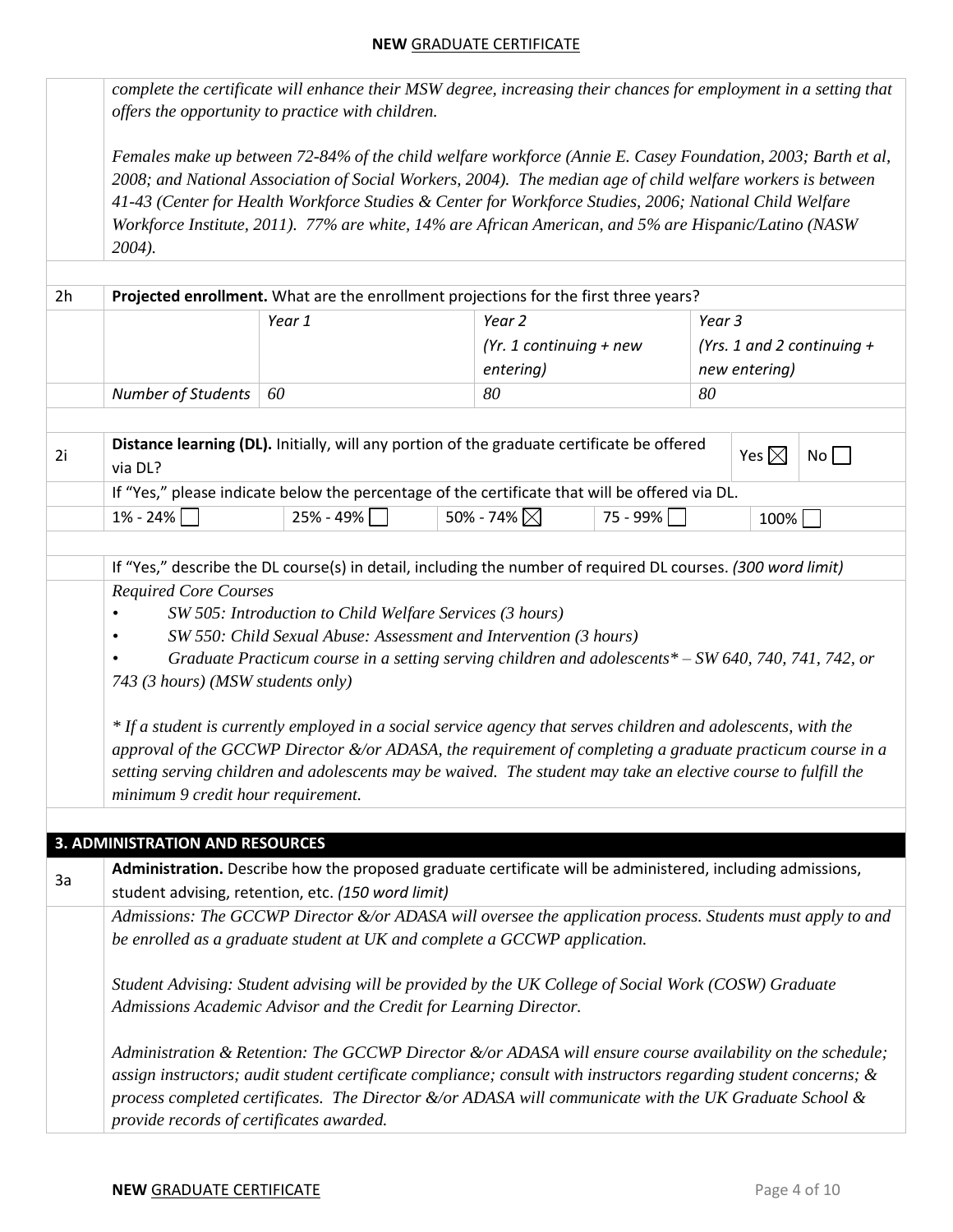|    | Advisory Board: The GCCWP Advisory Board will be appointed by the Dean of the UK COSW. The board will<br>guide certificate admissions, policy development, curriculum, assessment, and make recommendations to the<br>GCCWP Director &/or ADASA. The board will convene at least twice per academic year.                                                                                                                                                                                                                                                                 |                 |                |
|----|---------------------------------------------------------------------------------------------------------------------------------------------------------------------------------------------------------------------------------------------------------------------------------------------------------------------------------------------------------------------------------------------------------------------------------------------------------------------------------------------------------------------------------------------------------------------------|-----------------|----------------|
| 3b | Faculty of Record and Certificate Director. (related to 2c) The faculty of record consists of the graduate<br>certificate director and other faculty who will be responsible for planning and participating in the certificate<br>program. The director must be a member of the Graduate Faculty of the University and is appointed by the dean<br>of the Graduate School. The faculty of record must be comprised of three or more faculty. At least three<br>members of the graduate certificate's faculty of record must be members of the Graduate Faculty.           |                 |                |
|    | The graduate certificate is affiliated with a degree program.                                                                                                                                                                                                                                                                                                                                                                                                                                                                                                             | Yes $\boxtimes$ | No             |
|    | If "Yes," list the name of the affiliated degree program below. If "No," describe below the process for identifying<br>the faculty of record and the certificate director, including selection criteria, term of service, and method for<br>adding and removing members. (150 word limit)<br>UK Master of Social Work degree                                                                                                                                                                                                                                              |                 |                |
| 3c | Course utilization. Will this graduate certificate include courses from another unit(s)?                                                                                                                                                                                                                                                                                                                                                                                                                                                                                  | Yes $\vert$     | No $\boxtimes$ |
|    | Check to confirm that appended to the end of this form is a letter of support from the other units'<br>chair/director <sup>4</sup> from which individual courses will be used. The letter must include demonstration of true<br>collaboration between multiple units <sup>5</sup> and impact on the course's use on the home educational unit.<br>Check to confirm that appended to the end of this form is verification that the chair/director of the other<br>unit has consent from the faculty members of the unit. This typically takes the form of meeting minutes. |                 |                |
| 3d | Financial Resources. What are the (non-course) resource implications for the proposed graduate certificate,<br>including any projected budget needs? (300 word limit)                                                                                                                                                                                                                                                                                                                                                                                                     |                 |                |
|    | It is expected that the certificate can be implemented with a small investment of faculty and administrative efforts.<br>No new permanent faculty positions will be required. Relevant expertise in the area of child welfare practice<br>exists and is strong within the current COSW faculty.                                                                                                                                                                                                                                                                           |                 |                |
|    | Due to the potential in program growth and increased demands, funds have been budgeted for potential faculty<br>overloads, part time instructors, and additional staff support. Additional funds designated for marketing materials<br>are included in an effort to increase overall graduate student enrollment at UK. Funds related to the completion<br>of the certificate such as purchase of certificates, and GCCWP recognition cords are also included.                                                                                                            |                 |                |
|    | Faculty Effort & Fringe is overload for (1) Clinical Faculty (12 mos), 10% FTE for (2) Clinical Faculty (12 mos),<br>50% FTE 3 mos Summer Salary for (2) Faculty (Year 1 Only), Staff Effort & Fringe is 10% FTE (1) staff member,<br>15% FTE (1) staff member for 3 months (Year 1 Only)                                                                                                                                                                                                                                                                                 |                 |                |
| 3e | Other Resources. Will the proposed certificate utilize resources (e.g. departmentally<br>controlled equipment or lab space) from additional units/programs?                                                                                                                                                                                                                                                                                                                                                                                                               | Yes             | No $\boxtimes$ |
|    | If "Yes," identify the other resources that will be shared. (150 word limit)                                                                                                                                                                                                                                                                                                                                                                                                                                                                                              |                 |                |

<sup>&</sup>lt;sup>4</sup> A dean may submit a letter only when there is no educational unit below the college level, i.e. there is no department/school.

<sup>&</sup>lt;sup>5</sup> Show evidence of detailed collaborative consultation with such units early in the process.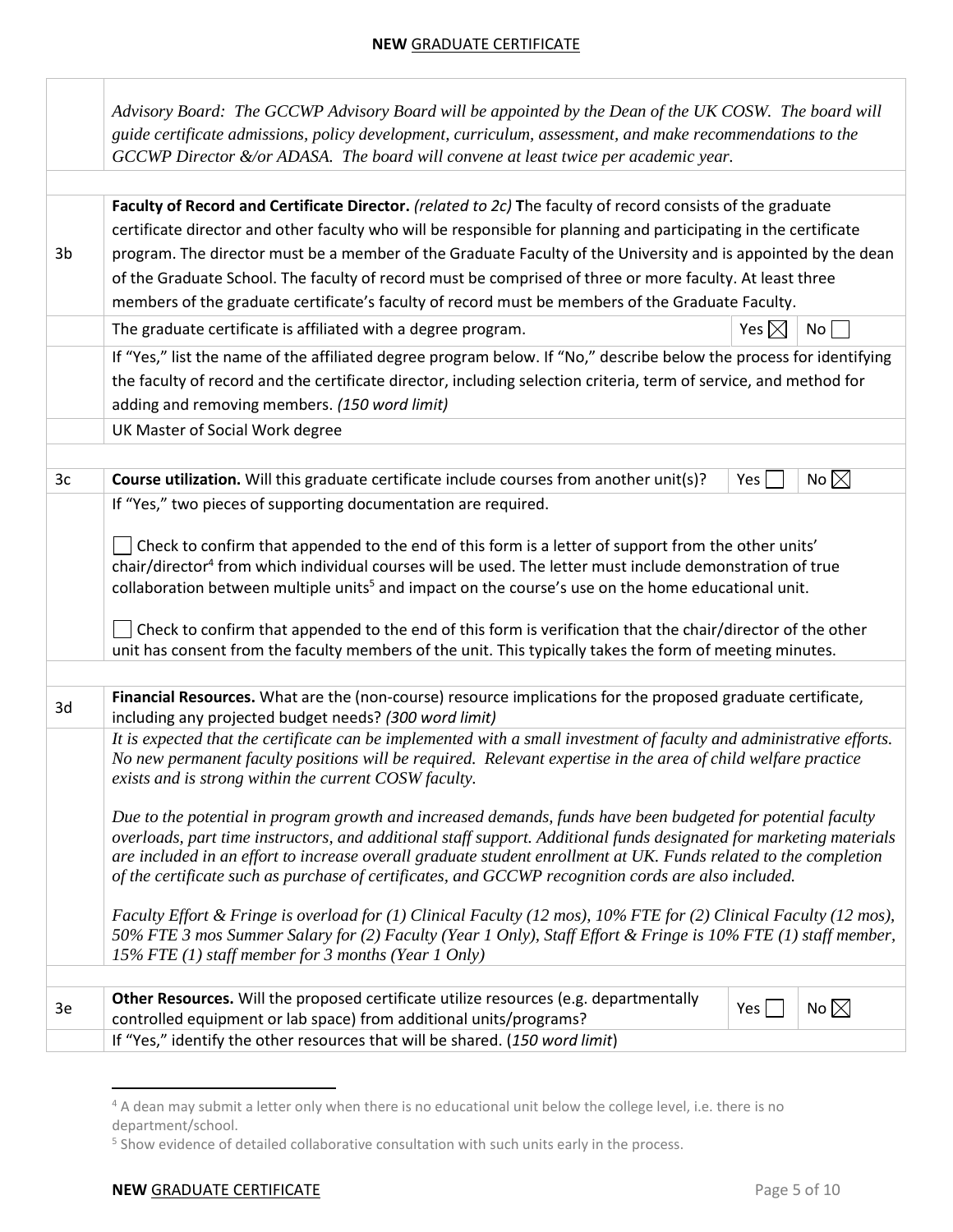|    | If "Yes," two pieces of supporting documentation are required.                                                                                                                                                                                                                                                                                    |
|----|---------------------------------------------------------------------------------------------------------------------------------------------------------------------------------------------------------------------------------------------------------------------------------------------------------------------------------------------------|
|    | Check to confirm that appended to the end of this form is a letter of support from the appropriate<br>chair/director <sup>4</sup> of the unit whose "other resources" will be used.                                                                                                                                                               |
|    | Check to confirm that appended to the end of this form is verification that the chair/director of the other<br>unit has consent from the faculty members of the unit. This typically takes the form of meeting minutes.                                                                                                                           |
|    | <b>4. IMPACT</b>                                                                                                                                                                                                                                                                                                                                  |
| 4a | No $\boxtimes$<br>Other related programs. Are there any related UK programs and certificates?<br>Yes                                                                                                                                                                                                                                              |
|    | If "Yes," describe how the new certificate will complement these existing UK offerings. (250 word limit)                                                                                                                                                                                                                                          |
|    | If "Yes," two pieces of supporting documentation are required.                                                                                                                                                                                                                                                                                    |
|    | Check to confirm that appended to the end of this form is a letter of support from each potentially-affected<br>academic unit administrators.                                                                                                                                                                                                     |
|    | Check to confirm that appended to the end of this form is verification that the chair/director has input from<br>the faculty members of the unit. This typically takes the form of meeting minutes.                                                                                                                                               |
|    | 5. ADMISSIONS CRITERIA AND CURRICULUM STRUCTURE                                                                                                                                                                                                                                                                                                   |
| 5a | Admissions criteria. List the admissions criteria for the proposed graduate certificate. (150 word limit)                                                                                                                                                                                                                                         |
|    | Students must apply to and be enrolled as a graduate or Post baccalaureate (non-degree) student at the<br>University of Kentucky in addition to completing a GCCWP application. All applicants must be approved for<br>admission by the certificate Director and/or ADASA, who shall notify the UK Graduate School of the student's<br>admission. |
|    | Admission to or award of the GCCWP does not guarantee admission to a degree program in the same or any<br>other discipline.                                                                                                                                                                                                                       |
|    | Options for application to the GCCWP                                                                                                                                                                                                                                                                                                              |
|    | Admission to the UK Graduate School, admission to the UK College of Social Work MSW Program<br>A.<br>(Advanced Standing, Regular, or Part-time status) and submission of the GCCWP application                                                                                                                                                    |
|    |                                                                                                                                                                                                                                                                                                                                                   |
|    | Admission to the UK Graduate School in Post baccalaureate (non-degree) status, including child welfare<br><i>B.</i><br>professionals employed by the Kentucky Department for Community Based Services Division of Protection &<br>Permanency and submission of the GCCWP application.                                                             |
|    | No Graduate Record Examination (GRE) scores are required at this time.                                                                                                                                                                                                                                                                            |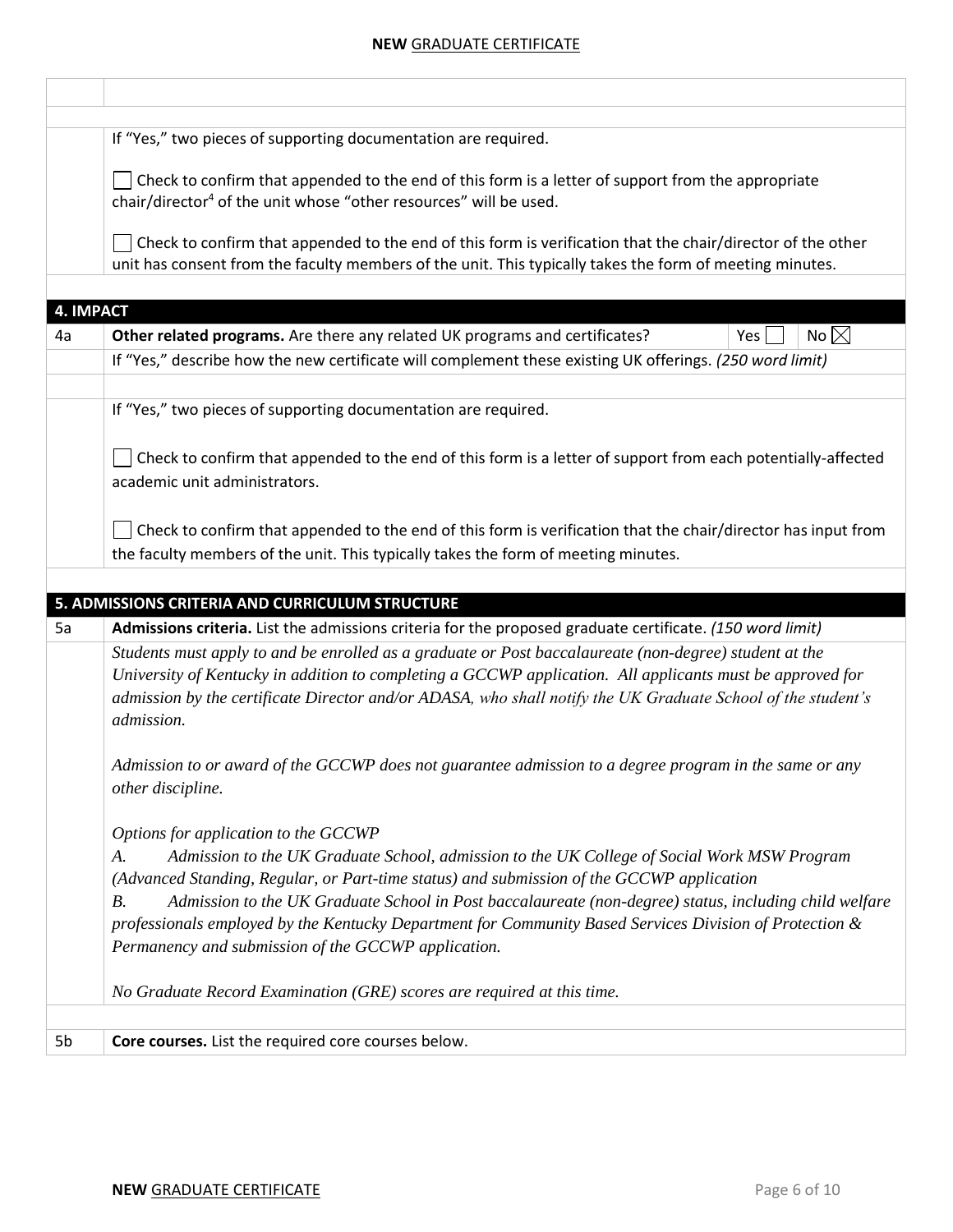| Prefix &<br>Number | <b>Course Title</b>                                                                                                                                                                                                                                                                                                                                                                                                                                                                                                                                                                                                                                                                                                                                                                                                                                                                                                                                                                                                                                                                               |                             | Course Status <sup>6</sup> |                            |    |  |
|--------------------|---------------------------------------------------------------------------------------------------------------------------------------------------------------------------------------------------------------------------------------------------------------------------------------------------------------------------------------------------------------------------------------------------------------------------------------------------------------------------------------------------------------------------------------------------------------------------------------------------------------------------------------------------------------------------------------------------------------------------------------------------------------------------------------------------------------------------------------------------------------------------------------------------------------------------------------------------------------------------------------------------------------------------------------------------------------------------------------------------|-----------------------------|----------------------------|----------------------------|----|--|
| SW                 | 505 Introduction to Child Welfare Services                                                                                                                                                                                                                                                                                                                                                                                                                                                                                                                                                                                                                                                                                                                                                                                                                                                                                                                                                                                                                                                        | 3                           | No Change                  |                            |    |  |
| SW                 | 550 Child Sexual Abuse: Assessment and Intervention                                                                                                                                                                                                                                                                                                                                                                                                                                                                                                                                                                                                                                                                                                                                                                                                                                                                                                                                                                                                                                               | No Change<br>$\mathfrak{Z}$ |                            |                            |    |  |
| SW                 | <b>640 Foundation Practicum</b>                                                                                                                                                                                                                                                                                                                                                                                                                                                                                                                                                                                                                                                                                                                                                                                                                                                                                                                                                                                                                                                                   | $\mathfrak{Z}$              | No Change                  |                            |    |  |
|                    |                                                                                                                                                                                                                                                                                                                                                                                                                                                                                                                                                                                                                                                                                                                                                                                                                                                                                                                                                                                                                                                                                                   |                             | Select one                 |                            |    |  |
|                    | 9<br><b>Total Credit Hours of Core Courses</b><br>hours                                                                                                                                                                                                                                                                                                                                                                                                                                                                                                                                                                                                                                                                                                                                                                                                                                                                                                                                                                                                                                           |                             | Select one                 |                            |    |  |
|                    | <b>Total Credit Hours of Core Courses:</b>                                                                                                                                                                                                                                                                                                                                                                                                                                                                                                                                                                                                                                                                                                                                                                                                                                                                                                                                                                                                                                                        |                             |                            |                            |    |  |
|                    |                                                                                                                                                                                                                                                                                                                                                                                                                                                                                                                                                                                                                                                                                                                                                                                                                                                                                                                                                                                                                                                                                                   |                             |                            |                            |    |  |
| 5c                 | Elective courses. List the electives below.                                                                                                                                                                                                                                                                                                                                                                                                                                                                                                                                                                                                                                                                                                                                                                                                                                                                                                                                                                                                                                                       |                             |                            |                            |    |  |
| Prefix &           | <b>Course Title</b>                                                                                                                                                                                                                                                                                                                                                                                                                                                                                                                                                                                                                                                                                                                                                                                                                                                                                                                                                                                                                                                                               | Credit                      |                            | Course Status <sup>7</sup> |    |  |
| Number             |                                                                                                                                                                                                                                                                                                                                                                                                                                                                                                                                                                                                                                                                                                                                                                                                                                                                                                                                                                                                                                                                                                   | <b>Hrs</b>                  |                            |                            |    |  |
|                    |                                                                                                                                                                                                                                                                                                                                                                                                                                                                                                                                                                                                                                                                                                                                                                                                                                                                                                                                                                                                                                                                                                   |                             | Select one                 |                            |    |  |
|                    |                                                                                                                                                                                                                                                                                                                                                                                                                                                                                                                                                                                                                                                                                                                                                                                                                                                                                                                                                                                                                                                                                                   |                             | Select one                 |                            |    |  |
|                    |                                                                                                                                                                                                                                                                                                                                                                                                                                                                                                                                                                                                                                                                                                                                                                                                                                                                                                                                                                                                                                                                                                   |                             | Select one                 |                            |    |  |
|                    |                                                                                                                                                                                                                                                                                                                                                                                                                                                                                                                                                                                                                                                                                                                                                                                                                                                                                                                                                                                                                                                                                                   |                             | Select one                 |                            |    |  |
|                    |                                                                                                                                                                                                                                                                                                                                                                                                                                                                                                                                                                                                                                                                                                                                                                                                                                                                                                                                                                                                                                                                                                   |                             | Select one                 |                            |    |  |
|                    |                                                                                                                                                                                                                                                                                                                                                                                                                                                                                                                                                                                                                                                                                                                                                                                                                                                                                                                                                                                                                                                                                                   |                             | Select one                 |                            |    |  |
|                    |                                                                                                                                                                                                                                                                                                                                                                                                                                                                                                                                                                                                                                                                                                                                                                                                                                                                                                                                                                                                                                                                                                   |                             |                            |                            |    |  |
| 5d                 | Are there any other requirements for the graduate certificate? If "Yes," note below.<br>(150 word limit)                                                                                                                                                                                                                                                                                                                                                                                                                                                                                                                                                                                                                                                                                                                                                                                                                                                                                                                                                                                          |                             |                            | Yes $\boxtimes$            | No |  |
|                    | If a student is currently employed in an agency that serves children/adolescents, with the approval of the Director<br>&/or ADASA, the requirement of completing a graduate practicum in a setting serving children or another course<br>may be waived. The student may take an elective course to fulfill the certificate requirements.<br>Students may petition to take a course not listed in the pre-approved options (PAO). The petition must include the<br>rationale for wanting to take a course not listed in the (PAO). The requested course must be a UK graduate level<br>course have substantial child welfare content to be accepted for certificate credit. All requests for approval to<br>count a non-designated course toward the GCCWP must be granted prior to taking the course.<br>Pre-approved certificate courses already completed may count towards the course requirements.<br>A 3.00 GPA in the certificate courses must be earned in order for the certificate to be awarded.<br>Successful completion of the certificate will be noted on the student's transcript. |                             |                            |                            |    |  |
|                    | Is there any other narrative about the graduate certificate that should be included in                                                                                                                                                                                                                                                                                                                                                                                                                                                                                                                                                                                                                                                                                                                                                                                                                                                                                                                                                                                                            |                             |                            |                            |    |  |
| 5e                 | the Bulletin? If "Yes," please note below. (300 word limit)                                                                                                                                                                                                                                                                                                                                                                                                                                                                                                                                                                                                                                                                                                                                                                                                                                                                                                                                                                                                                                       |                             |                            | Yes $\boxtimes$            | No |  |
|                    | A 3.00 GPA in the certificate courses must be earned in order for the certificate to be awarded. Successful<br>completion of the certificate will be noted on the student's transcript.                                                                                                                                                                                                                                                                                                                                                                                                                                                                                                                                                                                                                                                                                                                                                                                                                                                                                                           |                             |                            |                            |    |  |
|                    |                                                                                                                                                                                                                                                                                                                                                                                                                                                                                                                                                                                                                                                                                                                                                                                                                                                                                                                                                                                                                                                                                                   |                             |                            |                            |    |  |

<sup>6</sup> Use the drop-down list to indicate if the course is a new course ("new"), an existing course that will change

<sup>(&</sup>quot;change"), or if the course is an existing course that will not change ("no change").

 $7$  Use the drop-down list to indicate if the course is a new course ("new"), an existing course that will change ("change"), or if the course is an existing course that will not change ("no change").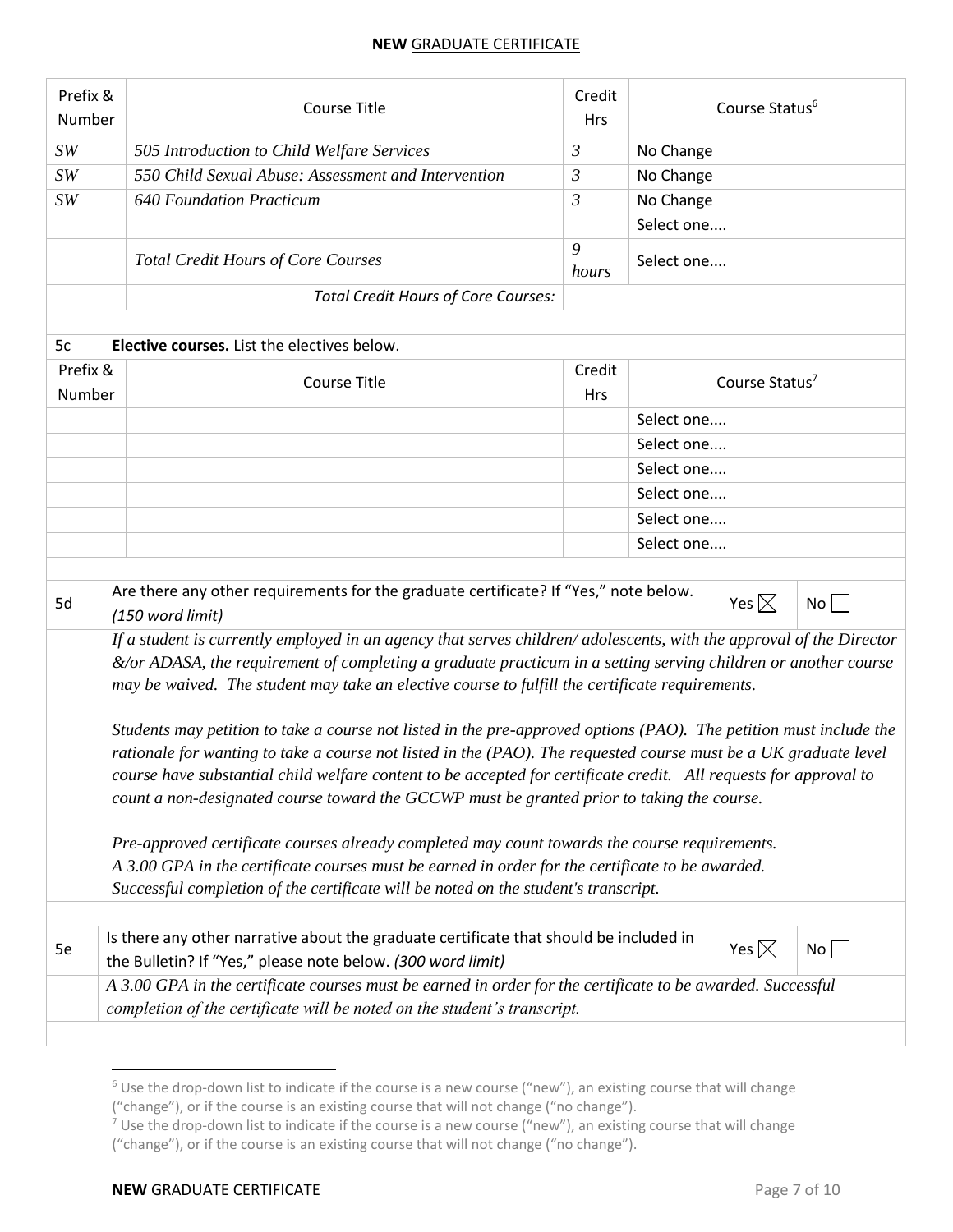|    | <b>6. ASSESSMENT</b>                                                                                                               |
|----|------------------------------------------------------------------------------------------------------------------------------------|
|    | Student learning outcomes. Please provide the student learning outcomes for the graduate certificate. List the                     |
| 6a | knowledge, competencies, and skills (learning outcomes) students will be able to do upon completion. (Use                          |
|    | action verbs, not simply "understand.") (250 word limit)                                                                           |
|    | SLO #1: Apply social work assessment and intervention skills on behalf of children and adolescents in various                      |
|    | systems.                                                                                                                           |
|    | SLO #2: Develop and apply theory, process models, and evidence-based practices with individuals and families                       |
|    | affected by child abuse and neglect.                                                                                               |
|    | SLO#3: Demonstrate professional skills and clinical decision-making concerning child and adolescent clients.                       |
|    | SLO#4: Formulate culturally sensitive strategies to promote positive attachment from the perspective of a social                   |
|    | work case manager                                                                                                                  |
|    | Student learning outcome (SLO) assessment. How and when will student learning outcomes be assessed? Please                         |
|    | map proposed measures to the SLOs they are intended to assess. Do not use grades or indirect measures (e.g.                        |
| 6b | focus groups, surveys) as the sole method. Measures likely include artifacts such as course-embedded                               |
|    | assessment (e.g., portfolios, research papers or oral presentations); and course-embedded test items (embedded                     |
|    | test questions, licensure/certification testing, nationally or state-normed exams). (300 word limit)                               |
|    | $SLO#1$ :                                                                                                                          |
|    | Online interviewing styles essay and discussion board posts<br>$\overline{\phantom{a}}$                                            |
|    | Written child observations                                                                                                         |
|    | Written child and family assessment<br>$\overline{\phantom{a}}$                                                                    |
|    | Online assignments with case study scenario responses                                                                              |
|    | $SLO$ #2:                                                                                                                          |
|    | Development of a graded written safety/prevention plan regarding victims of child abuse<br>$\qquad \qquad \blacksquare$            |
|    | Reflective writing assignments for required reading<br>$\overline{\phantom{a}}$                                                    |
|    | Assignments requiring application of Family Solutions, Cycle of Violence, and Strengths Based practice<br>$\overline{\phantom{a}}$ |
|    | Online quizzes regarding the knowledge base for child abuse, theory, and knowledge base for child                                  |
|    | welfare partnerships                                                                                                               |
|    | SLO#3:                                                                                                                             |
|    | Written domestic violence case scenario analysis                                                                                   |
|    | Online quiz regarding concept models of dynamics and etiology of child sexual abuse                                                |
|    | Graded course portfolio artifacts                                                                                                  |
|    | Exams regarding child and adolescent abuse, assessment, and intervention                                                           |
|    | $SLO#4$ :                                                                                                                          |
|    | Final practicum/field instructor final evaluation                                                                                  |
|    | Graded demonstration of client engagement strategies during role plays                                                             |
|    | Online assignments and portfolio artifacts regarding engaging diversity and difference in practice                                 |
|    | The GCCWP Advisory Board, in consultation with UK College of Social Work Director of Teaching and Learning,                        |
|    | will review certificate assessment data annually, and will make recommendations for curriculum improvement to                      |
|    | the certificate director &/or ADASA. Certificate assessment data will consist of grades, certificate grade point                   |
|    | averages, and certificate matriculation rates. Assessment findings and recommendations will then be discussed                      |
|    | with faculty associates of the certificate and COSW faculty, and follow-up actions implemented as appropriate.                     |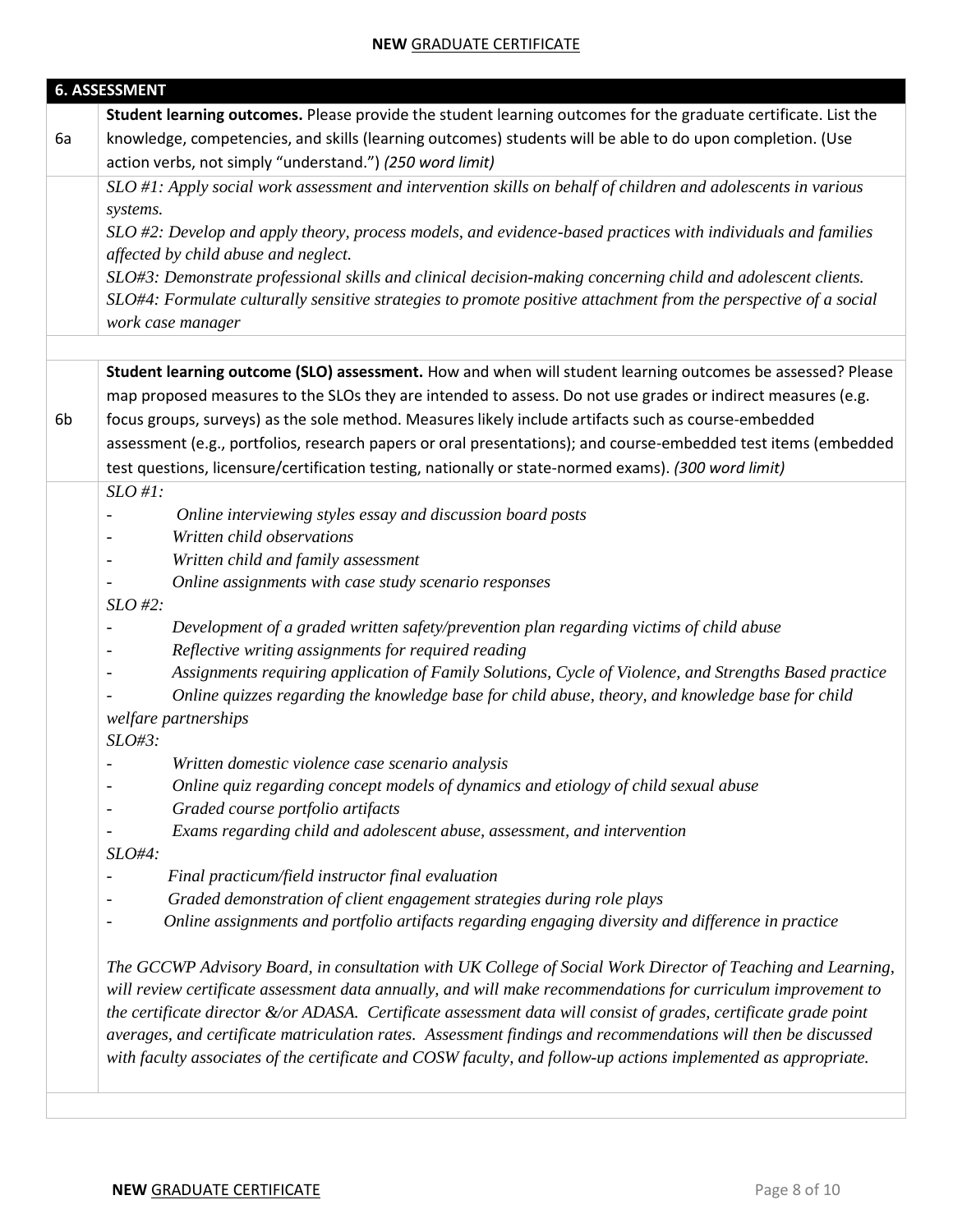|    | Certificate outcome assessment <sup>8</sup> . Describe evaluation procedures for the proposed graduate certificate. Include                                                                                                           |             |                                                                                                                 |  |  |  |  |  |  |  |  |
|----|---------------------------------------------------------------------------------------------------------------------------------------------------------------------------------------------------------------------------------------|-------------|-----------------------------------------------------------------------------------------------------------------|--|--|--|--|--|--|--|--|
| 6c | how the faculty of record will determine whether the program is a success or a failure. List the benchmarks, the                                                                                                                      |             |                                                                                                                 |  |  |  |  |  |  |  |  |
|    |                                                                                                                                                                                                                                       |             | assessment tools, and the plan of action if the program does not meet its objectives. (250 word limit)          |  |  |  |  |  |  |  |  |
|    |                                                                                                                                                                                                                                       |             | All certificate courses will undergo end of semester teacher course evaluations which will be reviewed by the   |  |  |  |  |  |  |  |  |
|    | director and/or ADASA, GCCWP Advisory Board, and faculty of record. Course evaluations will be used to                                                                                                                                |             |                                                                                                                 |  |  |  |  |  |  |  |  |
|    | redesign and improve courses between times of delivery. Mid semester formative surveys will notify the director                                                                                                                       |             |                                                                                                                 |  |  |  |  |  |  |  |  |
|    | and/or ADASA of any changes or improvements to be made before the completion of the class. Finally, an exit<br>survey will be distributed to all students successfully completing the certificate and reviewed by the director and/or |             |                                                                                                                 |  |  |  |  |  |  |  |  |
|    |                                                                                                                                                                                                                                       |             |                                                                                                                 |  |  |  |  |  |  |  |  |
|    | ADASA, advisory board, and faculty of record. Outcome assessment will include regular consultation with UK<br>College of Social Work Director of Teaching and Learning.                                                               |             |                                                                                                                 |  |  |  |  |  |  |  |  |
|    |                                                                                                                                                                                                                                       |             |                                                                                                                 |  |  |  |  |  |  |  |  |
|    | 7. OTHER INFORMATION                                                                                                                                                                                                                  |             |                                                                                                                 |  |  |  |  |  |  |  |  |
| 7a |                                                                                                                                                                                                                                       |             | Is there any other information about the graduate certificate to add? (150 word limit)                          |  |  |  |  |  |  |  |  |
|    |                                                                                                                                                                                                                                       |             | All certificate course work must be completed within 5 years of admission to the GCCWP.                         |  |  |  |  |  |  |  |  |
|    |                                                                                                                                                                                                                                       |             |                                                                                                                 |  |  |  |  |  |  |  |  |
|    | 8. APPROVALS/REVIEWS                                                                                                                                                                                                                  |             |                                                                                                                 |  |  |  |  |  |  |  |  |
|    |                                                                                                                                                                                                                                       |             | Information below does not supersede the requirement for individual letters of support from educational unit    |  |  |  |  |  |  |  |  |
|    |                                                                                                                                                                                                                                       |             | administrators and verification of faculty support (typically takes the form of meeting minutes).               |  |  |  |  |  |  |  |  |
|    | <b>Reviewing Group</b>                                                                                                                                                                                                                | <b>Date</b> | <b>Contact Person Name/Phone/Email</b>                                                                          |  |  |  |  |  |  |  |  |
|    | <b>Name</b>                                                                                                                                                                                                                           | Approved    |                                                                                                                 |  |  |  |  |  |  |  |  |
|    |                                                                                                                                                                                                                                       |             | (Within College) In addition to the information below, attach documentation of department and college approval. |  |  |  |  |  |  |  |  |
| 8a |                                                                                                                                                                                                                                       |             | This typically takes the form of meeting minutes but may also be an email from the unit head reporting          |  |  |  |  |  |  |  |  |
|    | department- and college-level votes.                                                                                                                                                                                                  |             |                                                                                                                 |  |  |  |  |  |  |  |  |
|    | UK College of                                                                                                                                                                                                                         |             |                                                                                                                 |  |  |  |  |  |  |  |  |
|    | Social Work                                                                                                                                                                                                                           | 2/19/18     | Ann Vail / 859-257-6654 / Ann. Vail@uky.edu                                                                     |  |  |  |  |  |  |  |  |
|    | Faculty                                                                                                                                                                                                                               |             |                                                                                                                 |  |  |  |  |  |  |  |  |
|    | <b>UK</b> College of                                                                                                                                                                                                                  |             |                                                                                                                 |  |  |  |  |  |  |  |  |
|    | Social Work                                                                                                                                                                                                                           | 2/12/18     | Melissa Slone, Committee Chair / 606-439-3557 /                                                                 |  |  |  |  |  |  |  |  |
|    | Curriculum                                                                                                                                                                                                                            |             | Melissa.Slone@uky.edu                                                                                           |  |  |  |  |  |  |  |  |
|    | Committee                                                                                                                                                                                                                             |             |                                                                                                                 |  |  |  |  |  |  |  |  |
|    |                                                                                                                                                                                                                                       |             |                                                                                                                 |  |  |  |  |  |  |  |  |
|    |                                                                                                                                                                                                                                       |             |                                                                                                                 |  |  |  |  |  |  |  |  |
|    |                                                                                                                                                                                                                                       |             |                                                                                                                 |  |  |  |  |  |  |  |  |
| 8b | (Collaborating and/or Affected Units)                                                                                                                                                                                                 |             |                                                                                                                 |  |  |  |  |  |  |  |  |
|    |                                                                                                                                                                                                                                       |             |                                                                                                                 |  |  |  |  |  |  |  |  |
|    |                                                                                                                                                                                                                                       |             |                                                                                                                 |  |  |  |  |  |  |  |  |
|    |                                                                                                                                                                                                                                       |             |                                                                                                                 |  |  |  |  |  |  |  |  |
|    |                                                                                                                                                                                                                                       |             |                                                                                                                 |  |  |  |  |  |  |  |  |
|    |                                                                                                                                                                                                                                       |             |                                                                                                                 |  |  |  |  |  |  |  |  |
|    |                                                                                                                                                                                                                                       |             |                                                                                                                 |  |  |  |  |  |  |  |  |
|    |                                                                                                                                                                                                                                       |             |                                                                                                                 |  |  |  |  |  |  |  |  |
|    |                                                                                                                                                                                                                                       |             |                                                                                                                 |  |  |  |  |  |  |  |  |
|    |                                                                                                                                                                                                                                       |             |                                                                                                                 |  |  |  |  |  |  |  |  |

<sup>&</sup>lt;sup>8</sup> This is a plan of how the certificate will be assessed, which is different from assessing student learning outcomes.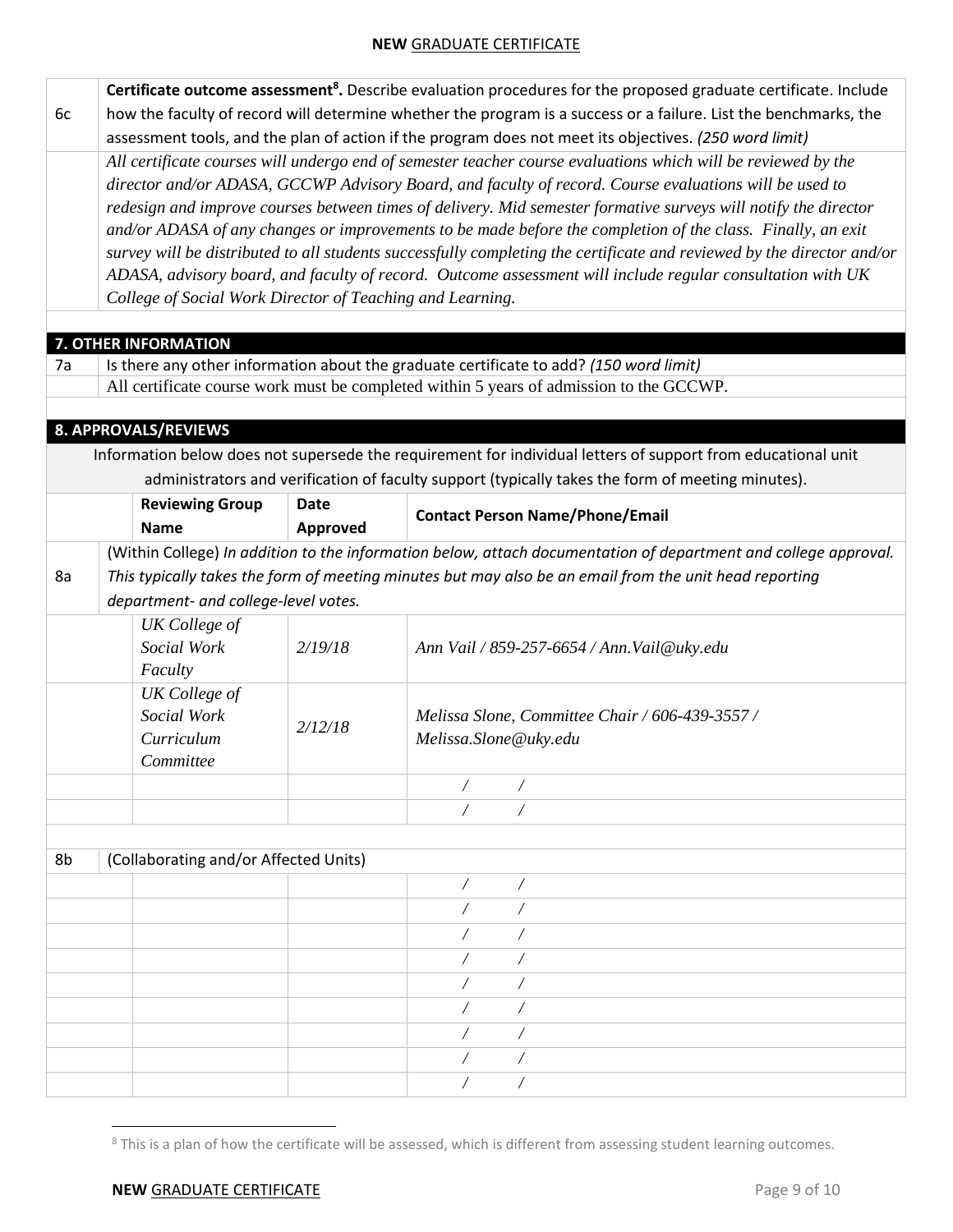| 8c | (Senate Academic Council) |                                              | Date Approved | <b>Contact Person Name</b> |
|----|---------------------------|----------------------------------------------|---------------|----------------------------|
|    |                           | Health Care Colleges Council (if applicable) |               |                            |
|    | <b>Graduate Council</b>   |                                              | 9/27/18       | Roshan Nikou               |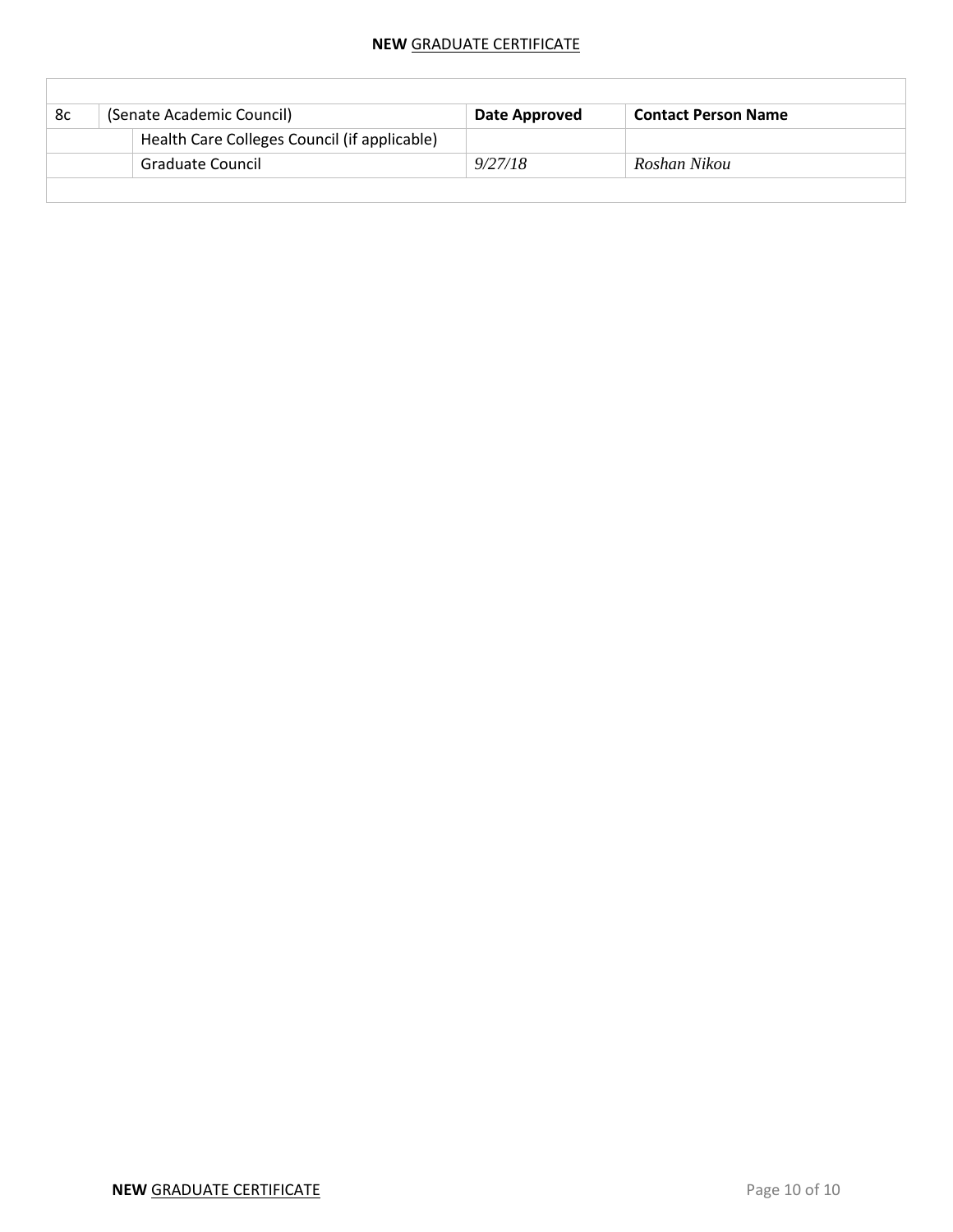The projected numbers for the Graduate Certificate in Child Welfare Practice (GCCWP) were estimated using several pieces of current and past student enrollment data. These data include the number of graduate child welfare specific courses offered by the UK College of Social Work (COSW); the number of child welfare employees who completed child welfare specific courses; as well as the number of child welfare professionals enrolled in the UK Master of Social Work program.

The demand for course offerings in the area of child welfare is significant. Table 1 displays the number of child welfare professionals who completed child welfare specific graduate courses offered by the UK College of Social Work between 2013 -2017.

Table 1

|                                                                                                                    | $2013-$<br>2014 | 2014-2015 | $ 2015 - 2016$ | $2016-$<br>2017 | Average |
|--------------------------------------------------------------------------------------------------------------------|-----------------|-----------|----------------|-----------------|---------|
| # of Kentucky Cabinet for Health<br>and Family Services employees<br>enrolled in graduate child<br>welfare courses | 440             | 369       | 516            | 472             | 449.25  |

The demand for child welfare specific graduate course offerings is strong. The UK COSW offers an average of 24 child welfare graduate courses per year. The demand for course offerings is driven by the need for additional graduate education for Kentucky's child welfare workforce. The workforce is experiencing significant growth as well as high turnover. The need for additional employees increasess the need for specialized professional development for employees who lack the experience and education to serve children affected by substance use, intimate partner violence, poverty and trauma. Table 2 displays the number of child welfare specific graduate courses offered between 2013-2017.

Table 2

|                                                                              | 2013-2014 | 2014-<br>2015  | $2015 -$<br>2016 | $2016-$<br>2017 | Average |
|------------------------------------------------------------------------------|-----------|----------------|------------------|-----------------|---------|
| # of child welfare specific<br>graduate courses offered by UK<br><b>COSW</b> |           | 2 <sub>1</sub> | 27               |                 | 24      |

Kentucky families need highly qualified social workers. The abuse of substances, especially opiates, is contributing to the rise in child welfare investigations and open cases. As a result, the number of children being placed in out of home care (e.g. foster care) is increasing. In 2002 there were approximately 6,800 children in Kentucky who lived apart from their families in out of home care. That number grew to 7,162 in 2013 and has now reached around 9,500 in 2018 (Statewide Child Protective Service Intake Fact Sheet, 2018). These increases factor into the need for a certificate in child welfare practice.

The projected numbers were also generated with consideration to UK MSW students. Current MSW students may want to pursue the certificate. From 2013-2017 an average of 30 child welfare professionals per year were enrolled in the UK MSW program (Table 3). It is reasonable to consider that MSW students may choose to pursue the GCCWP.